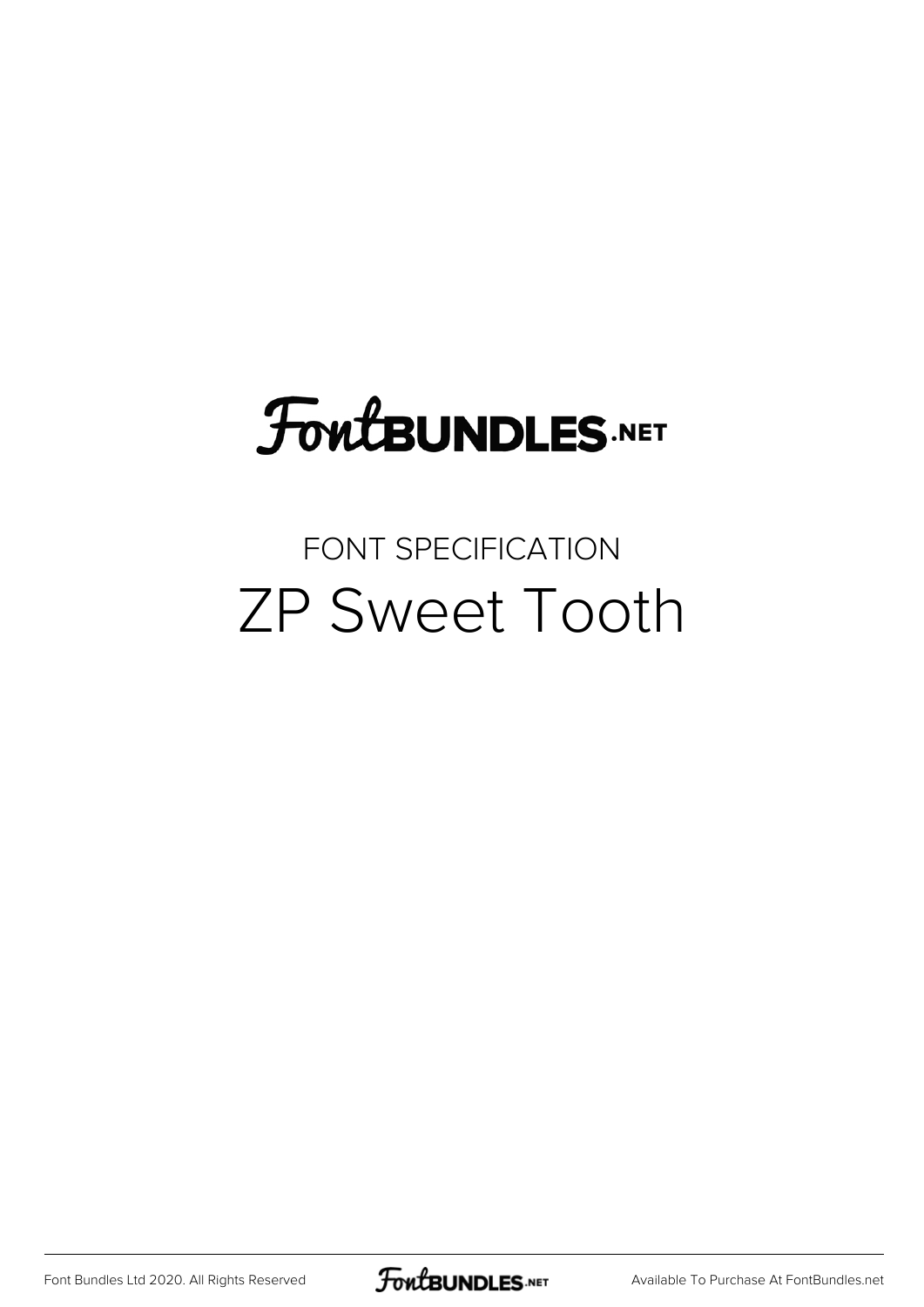#### ZP Sweet Tooth - Regular

**Uppercase Characters** 

## ABCDEFGHIJKLIN MOPORSTUVNIXYZ

Lowercase Characters

abcdefghijklmnopgrst whweyz

**Numbers** 

### 0123456789

Punctuation and Symbols

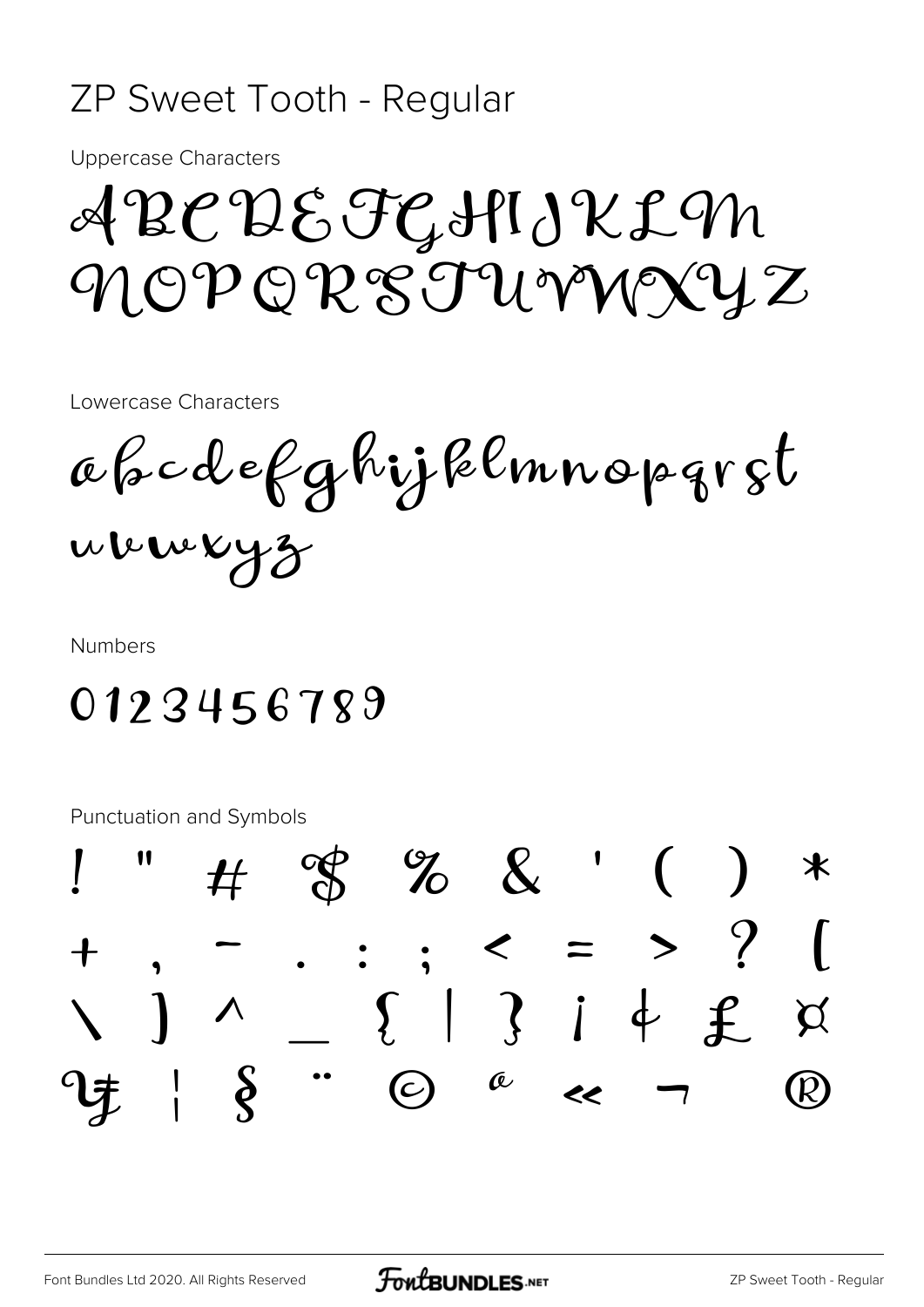¯ ° ± ² ³ ´ µ ¶ · ¸ ¹  $\sim$   $\frac{1}{4}$   $\frac{1}{2}$   $\frac{3}{4}$ All Other Glyphs  $\dot{\mathcal{A}}$   $\dot{\mathcal{A}}$   $\ddot{\mathcal{A}}$   $\dot{\mathcal{A}}$   $\dot{\mathcal{A}}$   $\dot{\mathcal{A}}$   $\mathcal{E}$   $\mathcal{C}$   $\dot{\mathcal{E}}$  $\acute{\epsilon}$   $\acute{\epsilon}$   $\ddot{\epsilon}$  i i i i  $\cancel{2}$   $\cancel{q}$ Ò Ó Ô Õ Ö × Ø Ù Ú Û Ü Ý Þ ß à á â ã ä å æ ç è é ê ë ì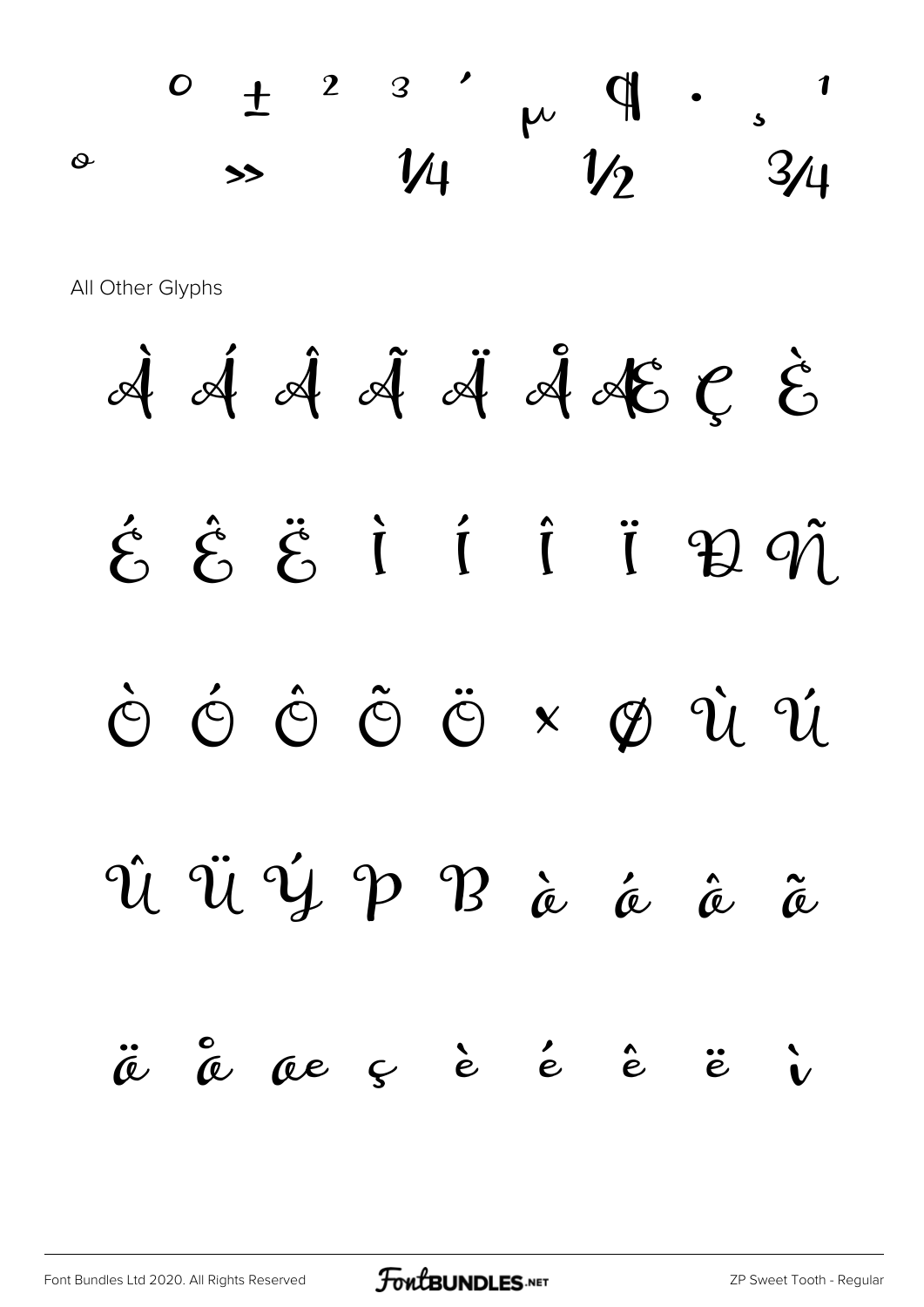

[Font Bundles Ltd 2020. All Rights Reserved](https://fontbundles.net/) **FoutBUNDLES.NET** [ZP Sweet Tooth - Regular](https://fontbundles.net/)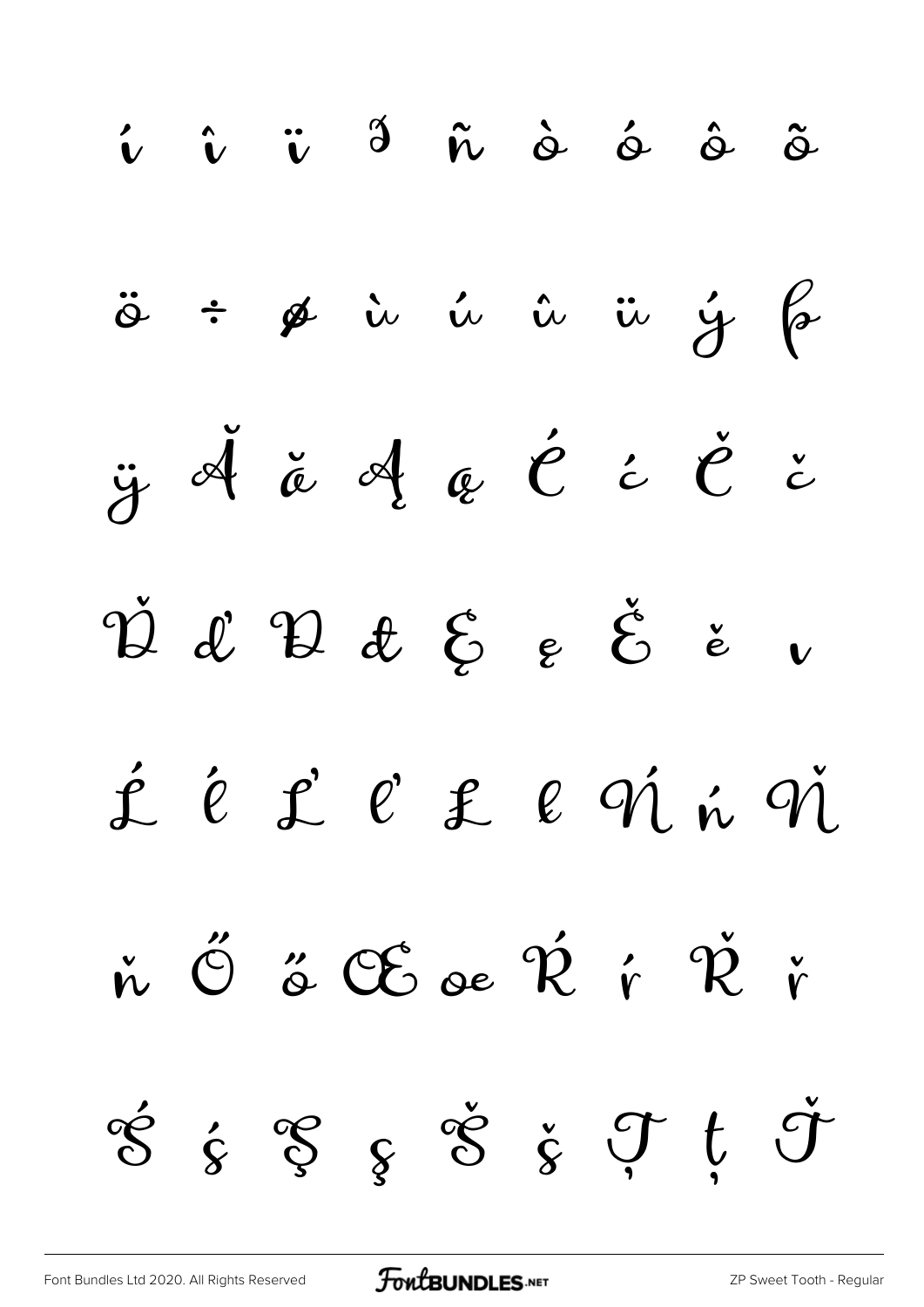t Û a Ű a Ÿ Ź ź Ż  $\dot{x}$   $\dot{z}$   $\dot{z}$  f  $\bullet$  $\sqrt{2}$  $\sim$  11  $\overline{\phantom{0}}$  $66$  $\overline{c}$  $, + + \cdot$  ... ‰ < 99  $\rightarrow$  $\ell$  on - fi fl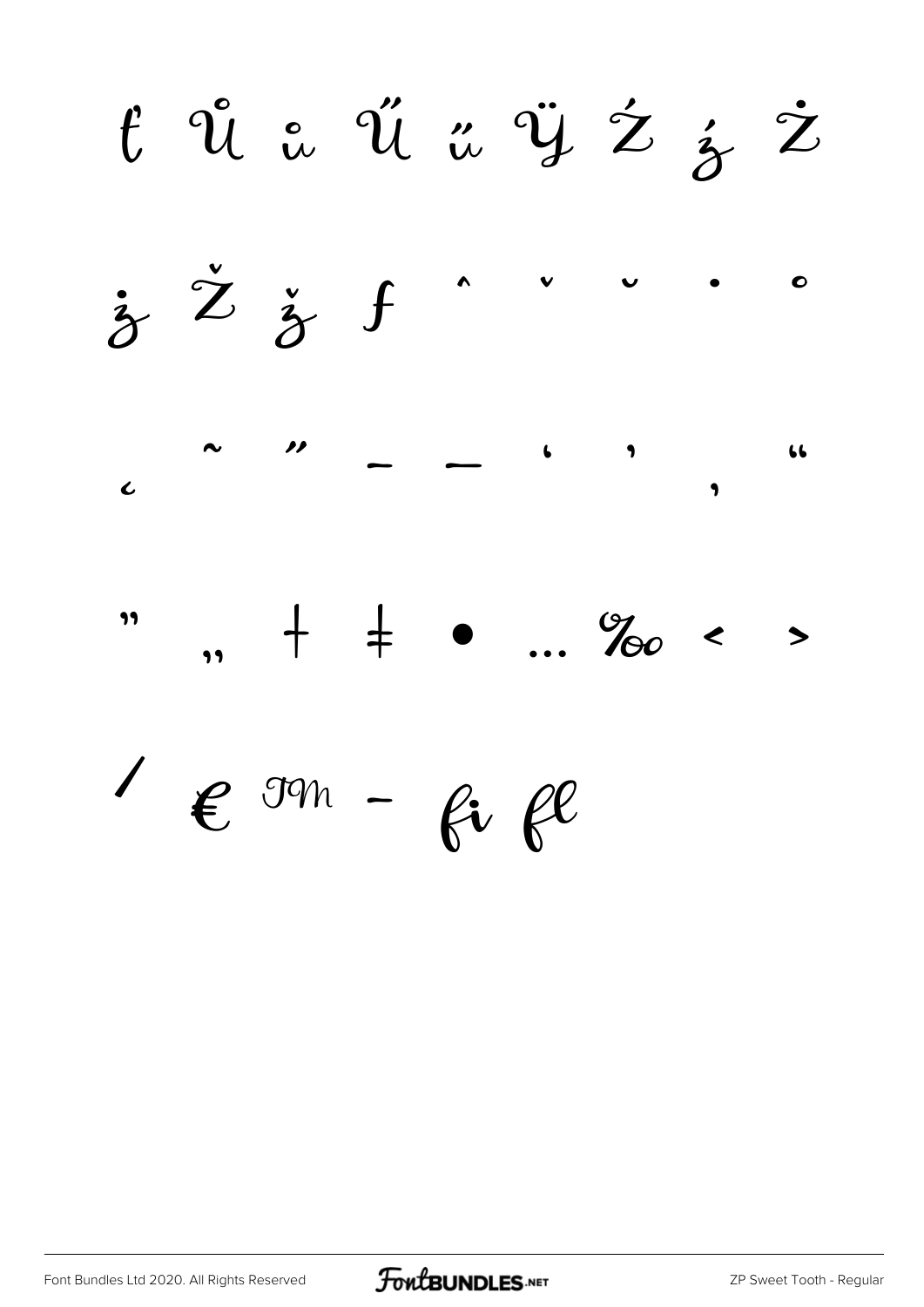#### ZP Sweet Tooth Bold - Regular

**Uppercase Characters** 

## A BC DE FGHIJ KL M MOPORSTUVNIXYZ

Lowercase Characters

abcdefghijklmnopgrst whweyz

**Numbers** 

### 0123456789

Punctuation and Symbols

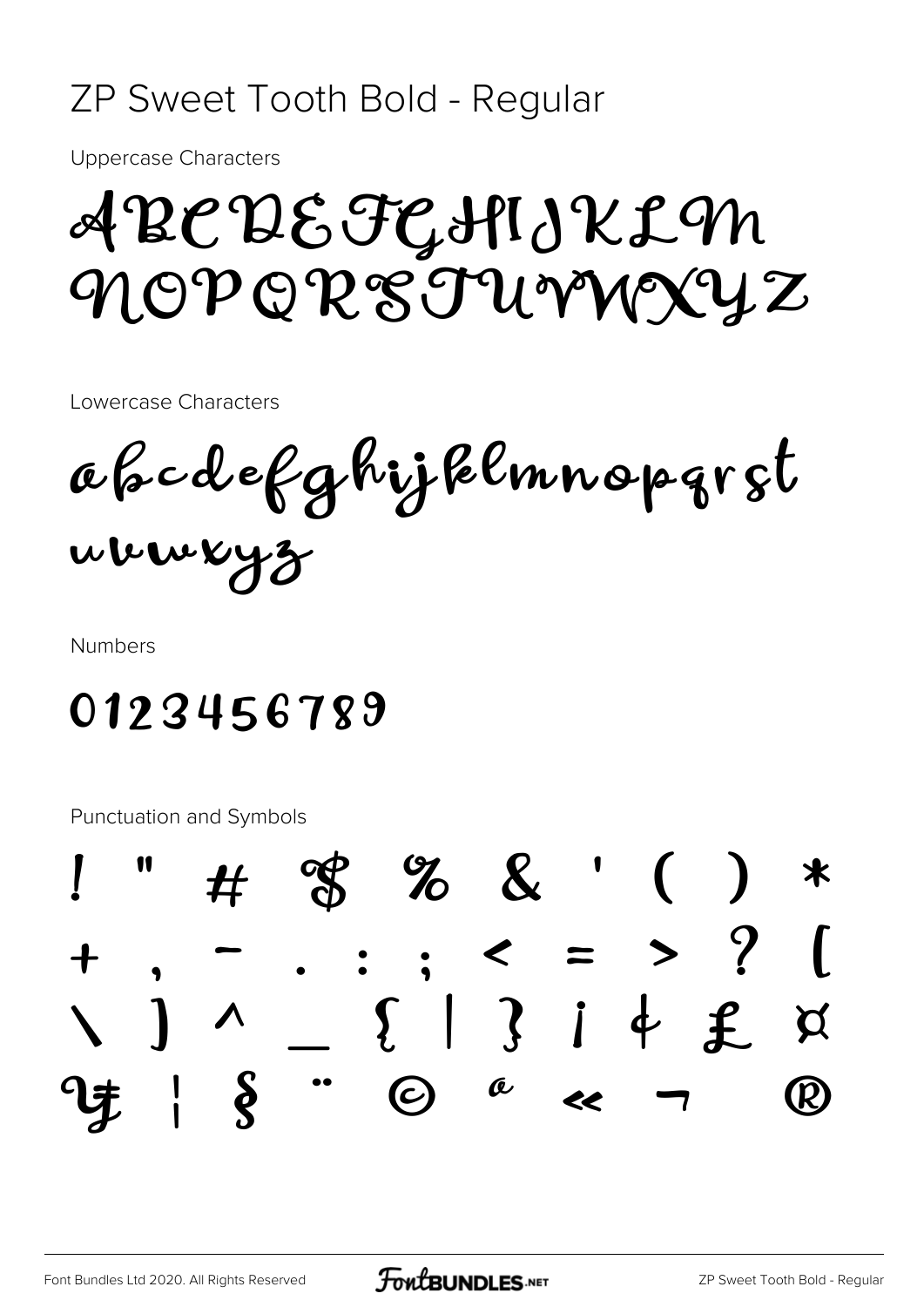**0** ± <sup>2</sup> <sup>3</sup>  $\mu$   $\mathcal{P}$  · <sub>s</sub>  $\frac{8}{34}$   $\frac{1}{4}$   $\frac{1}{2}$   $\frac{3}{4}$ 

All Other Glyphs

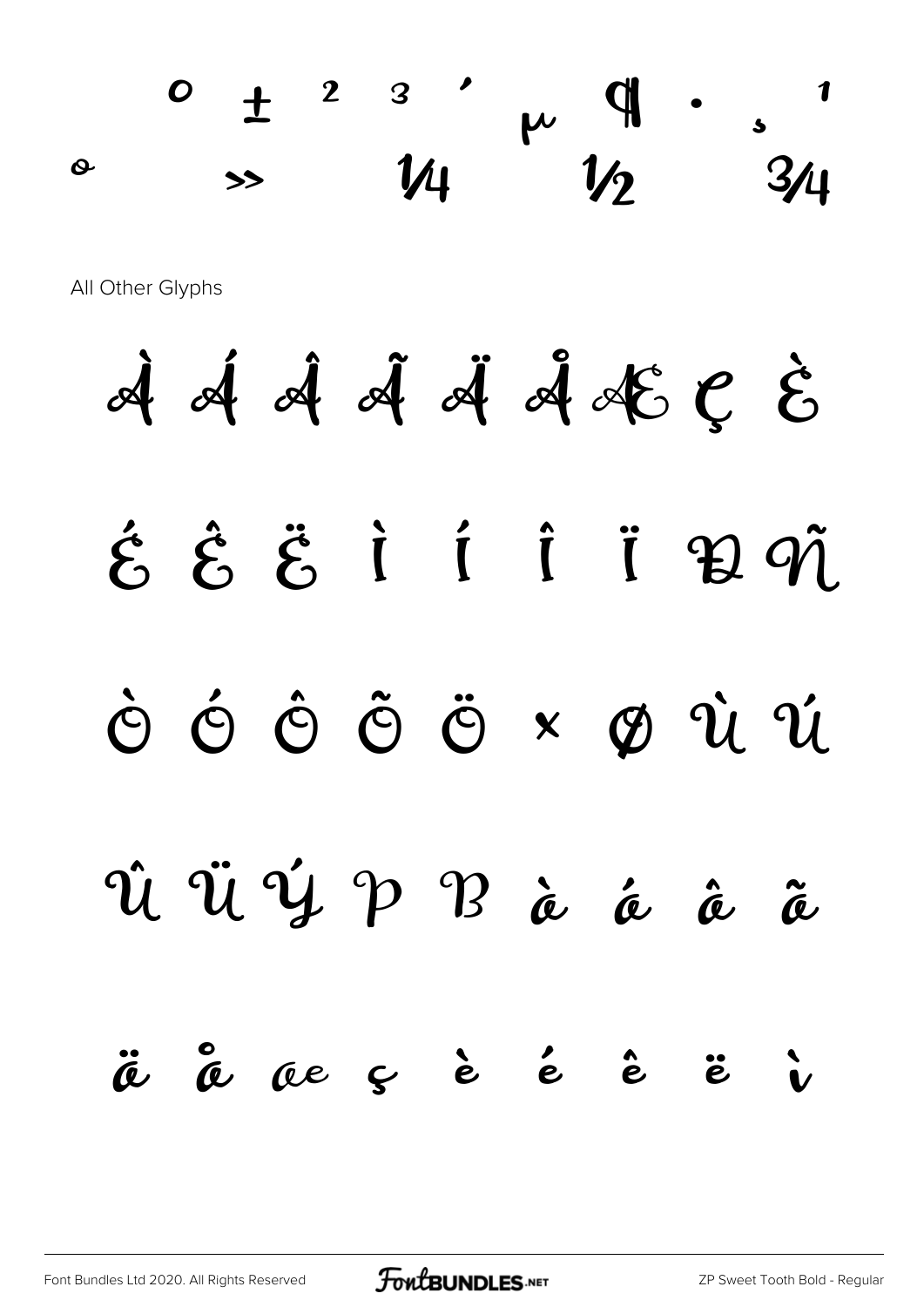

[Font Bundles Ltd 2020. All Rights Reserved](https://fontbundles.net/) **FoutBUNDLES.NET** [ZP Sweet Tooth Bold - Regular](https://fontbundles.net/)